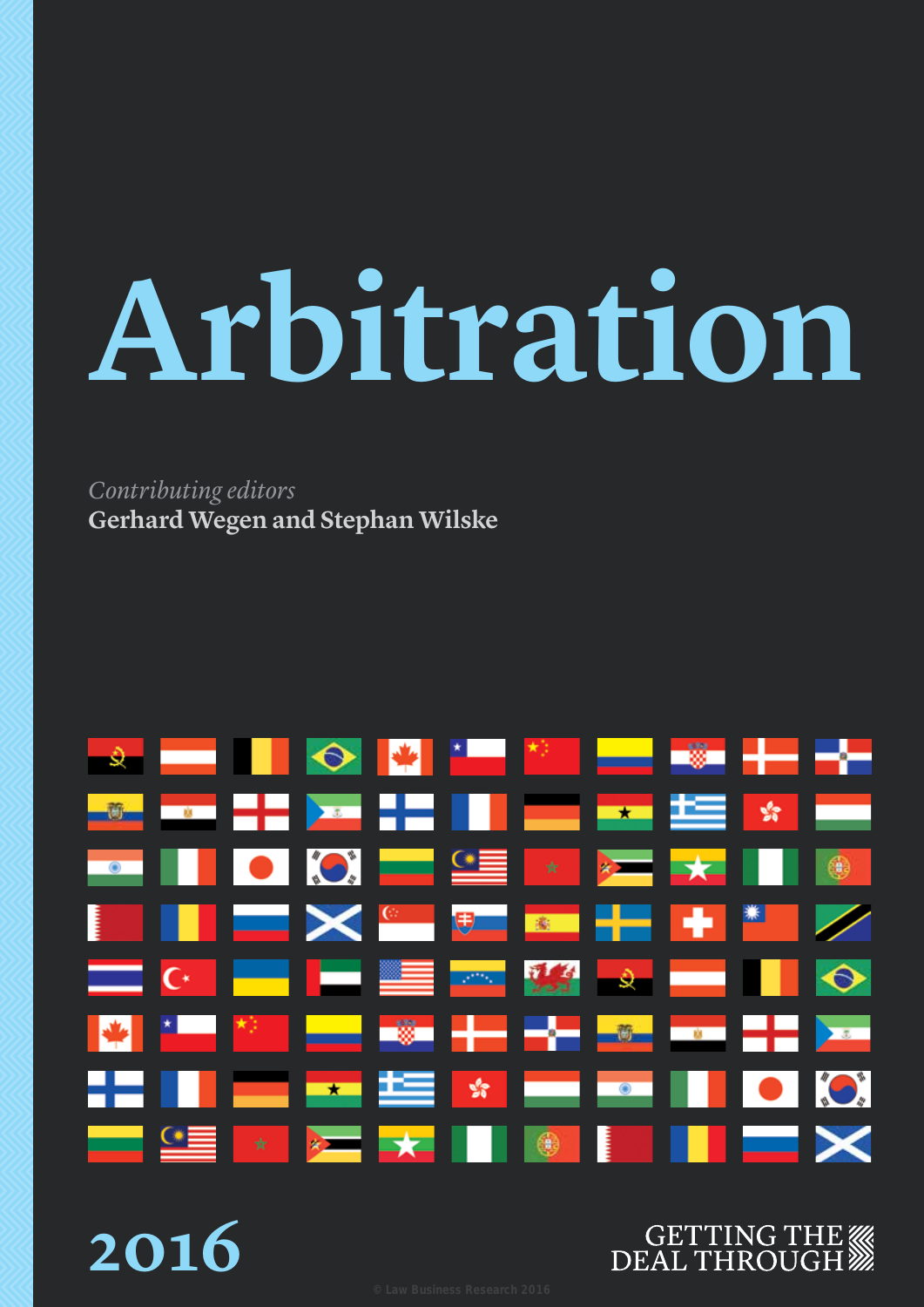# GETTING THE

# **Arbitration 2016**

### *Contributing editors* **Gerhard Wegen and Stephan Wilske Gleiss Lutz**

Publisher Gideon Roberton gideon.roberton@lbresearch.com

Subscriptions Sophie Pallier subscriptions@gettingthedealthrough.com

Business development managers Alan Lee alan.lee@gettingthedealthrough.com

Adam Sargent adam.sargent@gettingthedealthrough.com

Dan White dan.white@gettingthedealthrough.com





© Law Business Research Ltd 2016 No photocopying without a CLA licence. First published 2006 Eleventh edition ISSN 1750-9947

The information provided in this publication is general and may not apply in a specific situation. Legal advice should always be sought before taking any legal action based on the information provided. This information is not intended to create, nor does receipt of it constitute, a lawyer–client relationship. The publishers and authors accept no responsibility for any acts or omissions contained herein. Although the information provided is accurate as of January 2016, be advised that this is a developing area.

Printed and distributed by Encompass Print Solutions Tel: 0844 2480 112

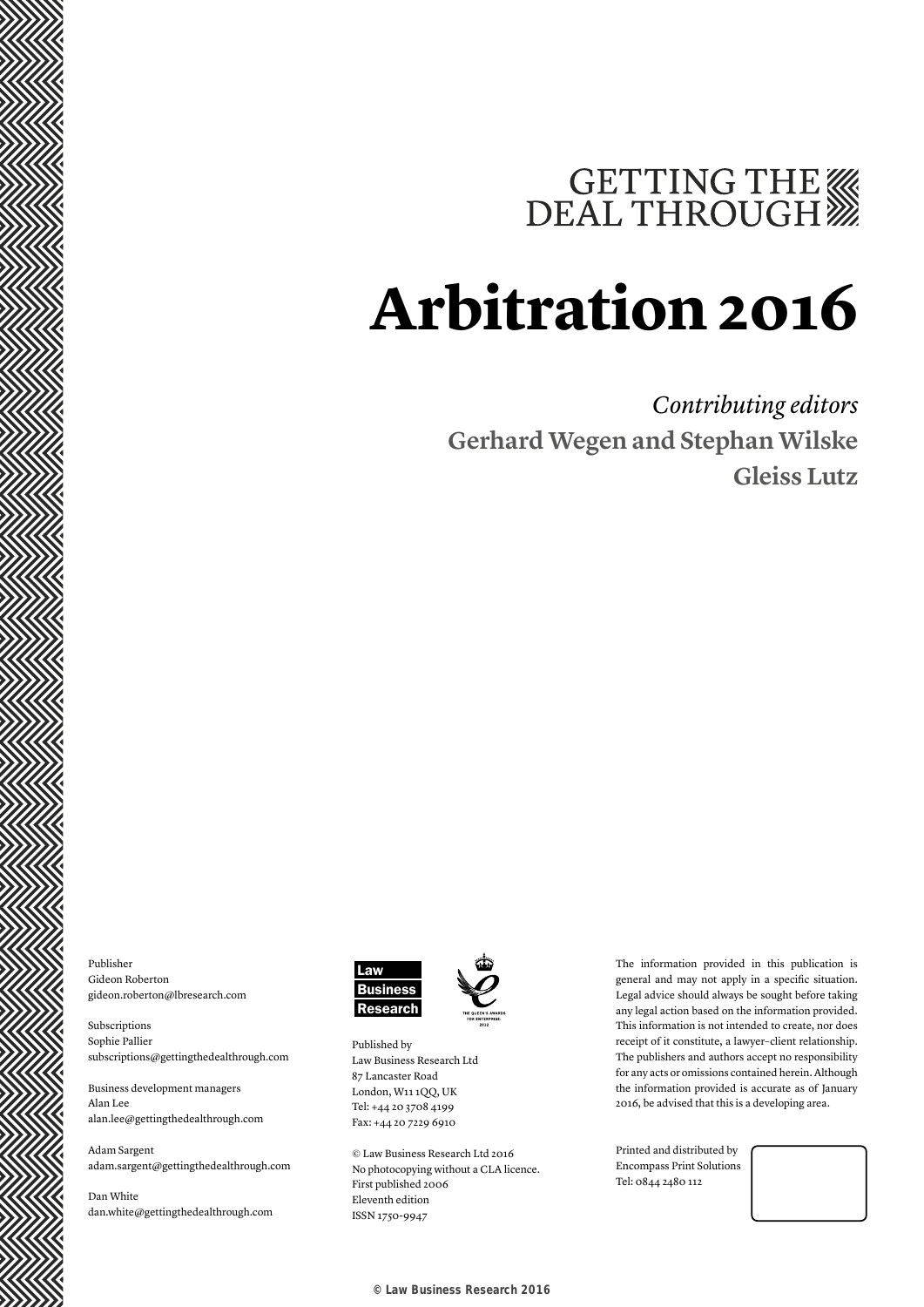#### **CONTENTS**

| <b>Introduction</b>                                                                                                                 | $\overline{\mathbf{z}}$ | China                                                                                                                  | 82  |
|-------------------------------------------------------------------------------------------------------------------------------------|-------------------------|------------------------------------------------------------------------------------------------------------------------|-----|
| Gerhard Wegen and Stephan Wilske<br>Gleiss Lutz                                                                                     |                         | Shengchang Wang, Ning Fei and Fang Zhao<br>Hui Zhong Law Firm                                                          |     |
| CEA                                                                                                                                 | 14                      | Colombia                                                                                                               | 91  |
| Pablo Poza and Ana Blanco<br>Spanish Court of Arbitration                                                                           |                         | Alberto Zuleta-Londoño, Juan Camilo Fandiño-Bravo and<br>Juan Camilo Jiménez-Valencia<br>Cárdenas & Cárdenas Abogados  |     |
| <b>CEAC</b>                                                                                                                         | 17                      |                                                                                                                        |     |
| Eckart Brödermann and Christine Heeg<br>Chinese European Arbitration Centre<br>Thomas Weimann<br>Chinese European Legal Association |                         | Croatia<br>Zoran Vukić, Iva Sunko and Ana Pehar<br>Vukić & Partners Ltd                                                | 97  |
|                                                                                                                                     |                         | <b>Denmark</b>                                                                                                         | 104 |
| DIS<br><b>Renate Dendorfer-Ditges</b><br>DITGES PartGmbB                                                                            | 22                      | Peter Lind Nielsen and Morten Grundahl<br>Bird & Bird Advokatpartnerselskab                                            |     |
|                                                                                                                                     |                         | Dominican Republic                                                                                                     | 110 |
| <b>European Court of Arbitration</b><br>Mauro Rubino-Sammartano<br>European Centre for Arbitration and Mediation                    | 26                      | <b>Fabiola Medina Garnes</b><br>Medina Garrigó Attorneys at Law                                                        |     |
|                                                                                                                                     |                         | Ecuador                                                                                                                | 118 |
| <b>HKIAC</b><br>Paulo Fohlin<br>Magnusson                                                                                           | 29                      | Rodrigo Jijón Letort, Juan Manuel Marchán,<br>Juan Francisco González and Javier Jaramillo<br>Pérez Bustamante & Ponce |     |
| <b>LCIA</b>                                                                                                                         | 32                      | Egypt                                                                                                                  | 125 |
| Claire Stockford, Jane Wessel and Tom Stables<br>Shepherd and Wedderburn LLP                                                        |                         | <b>Ismail Selim</b><br>Khodeir and Nour in association with Al Tamimi and Company                                      |     |
| The Polish Chamber of Commerce                                                                                                      | 35                      | <b>England &amp; Wales</b>                                                                                             | 132 |
| Justyna Szpara and Maciej Łaszczuk<br>Łaszczuk & Partners                                                                           |                         | Adrian Jones, Gordon McAllister, Edward Norman and John Laird<br>Crowell & Moring LLP                                  |     |
| Angola                                                                                                                              | 38                      | <b>Equatorial Guinea</b>                                                                                               | 143 |
| Agostinho Pereira de Miranda, Sofia Martins and Jayr Fernandes<br>Miranda & Associados                                              |                         | Agostinho Pereira de Miranda and Sofia Martins<br>Miranda & Associados                                                 |     |
| Austria                                                                                                                             | $\overline{44}$         | Finland                                                                                                                | 148 |
| <b>Klaus Oblin</b><br>Oblin Melichar                                                                                                |                         | Tom Vapaavuori and Juha Ojala<br>Bird & Bird Attorneys Ltd                                                             |     |
| <b>Belgium</b>                                                                                                                      | 50                      | France                                                                                                                 | 155 |
| Johan Billiet<br>Billiet & Co<br>Cecile Oosterveen                                                                                  |                         | Thomas Bevilacqua and Ivan Urzhumov<br>Foley Hoag LLP                                                                  |     |
| Association for International Arbitration                                                                                           |                         | Germany                                                                                                                | 165 |
| Brazil                                                                                                                              | 60                      | Stephan Wilske and Claudia Krapfl<br>Gleiss Lutz                                                                       |     |
| Hermes Marcelo Huck, Rogério Carmona Bianco and                                                                                     |                         |                                                                                                                        |     |
| Fábio Peixinho Gomes Corrêa<br>Lilla, Huck, Otranto, Camargo Advogados                                                              |                         | Ghana                                                                                                                  | 172 |
|                                                                                                                                     |                         | Kimathi Kuenyehia and Sarpong Odame                                                                                    |     |
| Canada                                                                                                                              | 67                      | Kimathi & Partners, Corporate Attorneys                                                                                |     |
| John Judge and Daniel Dawalibi                                                                                                      |                         | Greece                                                                                                                 | 180 |
| Arbitration Place                                                                                                                   |                         | <b>Antonios D Tsavdaridis</b>                                                                                          |     |
| Chile                                                                                                                               | 75                      | Rokas Law Firm                                                                                                         |     |
| Paulo Román, Marta Arias and Rodrigo Donoso                                                                                         |                         |                                                                                                                        | 188 |
| Aninat Schwencke & Cía                                                                                                              |                         | <b>Hong Kong</b><br>Paulo Fohlin                                                                                       |     |
|                                                                                                                                     |                         | Magnusson                                                                                                              |     |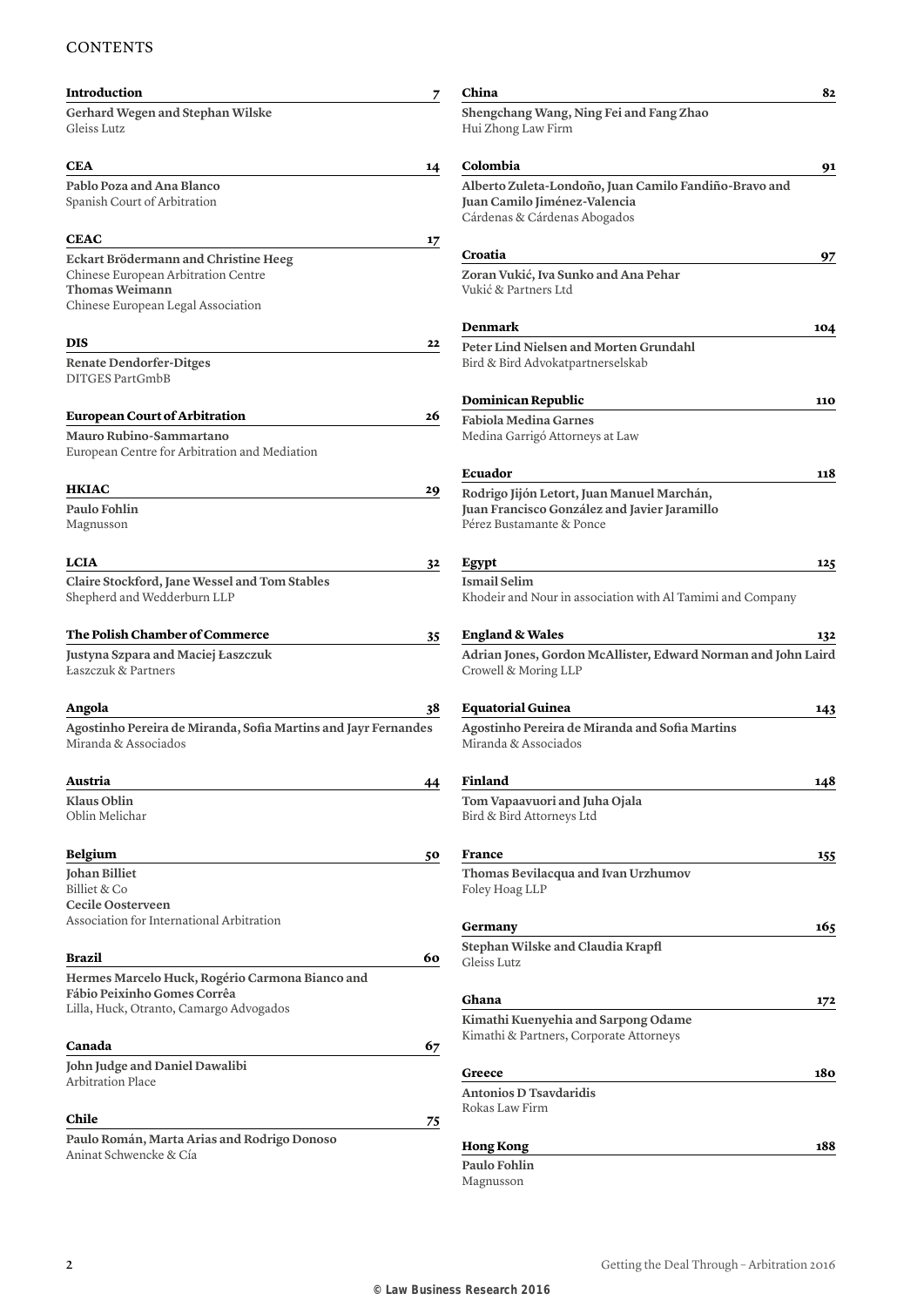| <b>Hungary</b>                                                                                            | 196 | Scotland                                                                         | 313 |
|-----------------------------------------------------------------------------------------------------------|-----|----------------------------------------------------------------------------------|-----|
| Chrysta Bán<br>Bán, S Szabó & Partners                                                                    |     | <b>Brandon Malone</b><br>Brandon Malone & Company                                |     |
| India                                                                                                     | 203 | Singapore                                                                        | 321 |
| Shreyas Jayasimha, Mysore Prasanna, Rajashree Rastogi,<br>Spandana Ashwath and Sujaya Sanjay<br>Aarna Law |     | Edmund Jerome Kronenburg and Tan Kok Peng<br>Braddell Brothers LLP               |     |
|                                                                                                           |     | Slovakia                                                                         | 330 |
| Italy                                                                                                     | 215 | Roman Prekop, Monika Simorova, Peter Petho and                                   |     |
| Cecilia Carrara<br>Legance - Avvocati Associati                                                           |     | <b>Eduard Kutenic</b><br>Barger Prekop sro                                       |     |
| Japan                                                                                                     | 222 | Spain                                                                            | 338 |
| Shinji Kusakabe                                                                                           |     | Alberto Echarri                                                                  |     |
| Anderson Mōri & Tomotsune                                                                                 |     | Echarri & Brindle, Abogados                                                      |     |
| Korea                                                                                                     | 229 | Sweden                                                                           | 346 |
| BC Yoon, Richard Menard and Liz (Kyo-Hwa) Chung<br>Kim & Chang                                            |     | Simon Arvmyren<br>Sandart & Partners                                             |     |
| Lithuania                                                                                                 | 237 | Switzerland                                                                      | 353 |
| Ramūnas Audzevičius and Rimantas Daujotas<br>Motieka & Audzevičus                                         |     | Xavier Favre-Bulle, Harold Frey and Daniel Durante<br>Lenz & Staehelin           |     |
| Malaysia                                                                                                  | 244 | Taiwan                                                                           | 360 |
| Foo Joon Liang<br>Gan Partnership                                                                         |     | Helena H C Chen<br>Pinsent Masons LLP                                            |     |
| Morocco                                                                                                   | 253 | Tanzania                                                                         | 367 |
| Azzedine Kettani<br>Kettani Law Firm                                                                      |     | Wilbert Kapinga, Jacqueline Tarimo and Kamanga Kapinga<br>Mkono & Co Advocates   |     |
| Mozambique                                                                                                | 260 | Thailand                                                                         | 373 |
| Agostinho Pereira de Miranda, Sofia Martins and<br>Filipa Russo de Sá<br>Miranda & Associados             |     | Kornkieat Chunhakasikarn and John Frangos<br>Tilleke & Gibbins                   |     |
|                                                                                                           | 266 | Turkey                                                                           | 380 |
| <b>Myanmar</b><br>Kelvin Poon, Min Thein and Daryl Larry Sim<br>Rajah & Tann Singapore LLP                |     | İsmail G Esin, Özgun Çelebi and Doğan Gültutan<br>Esin Attorney Partnership      |     |
|                                                                                                           |     | Ukraine                                                                          | 388 |
| Nigeria                                                                                                   | 272 | Oleg Alyoshin and Yuriy Dobosh                                                   |     |
| Dorothy Udeme Ufot, SAN<br>Dorothy Ufot & Co                                                              |     | Vasil Kisil & Partners                                                           |     |
|                                                                                                           |     | <b>United Arab Emirates</b>                                                      | 397 |
| Portugal<br>Sofia Martins and Pedro Sousa Uva<br>Miranda & Associados                                     | 281 | Robert Stephen and Laura Askew<br>Herbert Smith Freehills LLP                    |     |
|                                                                                                           |     | <b>United States</b>                                                             | 404 |
| Qatar                                                                                                     | 288 | Jack Thomas, Arlen Pyenson and Randa Adra                                        |     |
| James Bremen, Christopher Humby and Gillian Carr<br>Herbert Smith Freehills Middle East LLP               |     | Crowell & Moring LLP                                                             |     |
| Romania                                                                                                   | 296 | Venezuela                                                                        | 411 |
| Cristiana-Irinel Stoica, Andreea Micu and Daniel Aragea<br>Stoica & Asociații                             |     | Fernando Peláez-Pier and José Gregorio Torrealba<br>Hoet Pelaez Castillo & Duque |     |
| Russia                                                                                                    | 304 |                                                                                  |     |
| Ilva Milriformaz Alexan Karobiamay and Syntlang Dan                                                       |     |                                                                                  |     |

Stoica & Asociaţii **Russia 304 Ilya Nikiforov, Alexey Karchiomov and Svetlana Popova**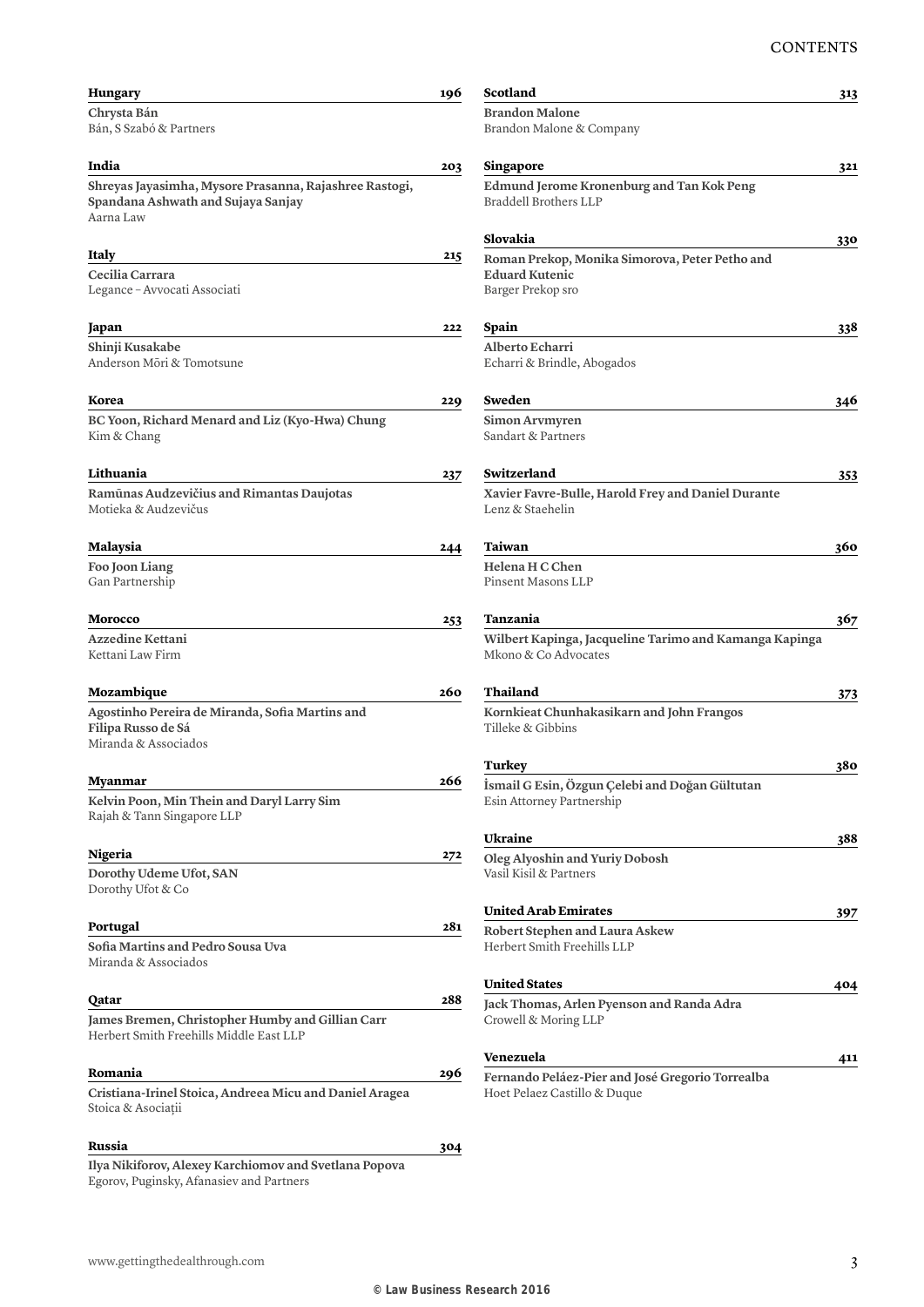### **The Polish Chamber of Commerce**

#### **Justyna Szpara and Maciej Łaszczuk**

**Łaszczuk & Partners**

The Court of Arbitration (the Court) at the Polish Chamber of Commerce (the PCC) has been in continuous operation since 1 January 1950, when it was created for the purpose of resolving disputes in international trade. In relations between entities from the former Eastern Bloc, arbitration at the chambers of commerce in the relevant countries was mandatory, as reflected by the Moscow Convention of 1972. Thus, at the beginning the Court acted on the basis of arbitration agreements between the parties (typically Polish entities trading with western European businesses), but it also had mandatory jurisdiction over cases brought against Polish commercial entities (state-controlled) by commercial entities from other countries that were parties to the Moscow Convention.

After 1989 the Court transformed smoothly into the most prominent modern arbitration institution in Poland, for both domestic and international cases. The Court handles around 300 to 400 cases yearly, about 20 per cent of them international, and is one of the most important arbitration institutions in the region.

The Court also provides mediation services, through its Mediation Centre. The Court may also administer ad hoc arbitrations.

#### **What is the Court of Arbitration at the PCC?**

The Court of Arbitration at the PCC is an arbitration institution affiliated with the Polish Chamber of Commerce, but is a separate organisational unit. The seat of the Court is Warsaw. One of the organisational units of the Court is its Mediation Centre.

The activities of the Court are run by its president, appointed for a four-year term by the Executive Board of the Polish Chamber of Commerce, upon nomination by the president of the Chamber and in consultation with the Arbitral Council of the Court. The current president of the Court is Marek Furtek. The Arbitral Council is responsible for, among other things, adopting and amending the Rules of the Court, as well as default appointment of arbitrators and deciding on challenges to arbitrators. The members of the Arbitral Council are appointed by the Executive Board of the Chamber, upon nomination by the president of the Chamber, for a four-year term. The current members of the Arbitral Council are Maciej Łaszczuk (president), Krystyna Szczepanowska-Kozłowska (vice president), Andrzej Szlęzak (vice president), Zbigniew Banaszczyk, Zbigniew Ćwiąkalski, Marian Kępiński, Andrzej Koźmiński, Małgorzata Modrzejewska, Rafał Morek, Wojciech Popiołek, Andrzej Szumański, Maciej Tomaszewski, Cezary Wiśniewski and Krzysztof Zakrzewski.

#### **Arbitration under the Rules of the Court of Arbitration at the Polish Chamber of Commerce**

#### *Rules*

The current applicable Rules were adopted by the Arbitral Council of the Court of Arbitration at the Polish Chamber of Commerce on 14 October 2014. The 2014 Rules correspond to changes in the law and practice of arbitration that have developed in Poland and in the world, and to the expectations of participants in arbitration proceedings. The Rules provide parties and arbitrators with tools to manage arbitration proceedings quickly and efficiently and expand the parties' opportunities to shape the arbitration proceedings. The Rules impose certain obligations on arbitrators, yet at the same time give them opportunities to shape the proceeding in a manner best suited to the specifics of the particular dispute.

The 2014 Rules apply to all proceedings commenced after 1 January 2015, unless the parties agreed otherwise. A tribunal constituted in accordance with the Rules has jurisdiction over a dispute if the parties agreed to institutional arbitration under the Rules or the respondent consented to arbitration after it was served with a request for arbitration. Moreover, under any arbitration agreement referring to the Court or the Rules, the parties are deemed to agree on institutional arbitration pursuant to the Rules unless otherwise specifically stipulated. In ad hoc arbitrations administered by the Court, the Rules do not apply unless agreed by the parties.

The Rules give effect to the parties' autonomy to regulate the conduct of the proceeding. The parties may agree at any time, in a manner binding on the tribunal, on rules of procedure different from those provided in the Rules, so long as they do not violate mandatorily applicable legal norms. However, the provisions of the Rules concerning the competencies of the authorities of the Court and the rules for appointment of a sole arbitrator or the presiding arbitrator, as well as the provisions of the Fee Schedule, cannot be the subject of different rules agreed by the parties.

#### *Arbitrators*

The Court maintains a list of recommended arbitrators, prepared and reviewed by the Arbitral Council. The Council seeks to list recommended arbitrators of high quality and exceptional skills. The list is not binding on the parties, except that a sole arbitrator or presiding arbitrator must be named from the list, and when the Arbitral Council appoints an arbitrator it will select from the list. There are now almost 250 arbitrators on the list, including the most prominent members of the Polish arbitration community as well as arbitrators from such countries as Austria, Belgium, the Czech Republic, France, Germany, Hungary, India, Italy, Slovakia, Switzerland, the United Kingdom and the United States. Interestingly, under the Rules, persons included in the list of arbitrators are not allowed to represent parties in arbitrations at the Court. Moreover, the arbitrators are required to follow the Code of Ethics adopted by the Arbitral Council. Under the default rule, cases are heard by three-member tribunals. A sole arbitrator is appointed:

- if the parties so agreed; or
- if the amount in dispute does not exceed 40,000 zlotys, unless the parties agreed to hearing of the dispute by an arbitral tribunal.

The Rules provide the following grounds for challenge of an arbitrator: justified doubts as to the independence or impartiality of the arbitrator, or if the arbitrator does not have the qualifications specified in the agreement of the parties. A party may challenge an arbitrator within 14 days after having learnt of the grounds for challenge. After this period, the party is deemed to have waived its right to challenge the arbitrator on that basis. The Arbitral Council decides on the challenge upon a written application of a party stating the grounds for the challenge.

An arbitrator may also resign at his or her own initiative, or be removed by the parties, or be removed by the Arbitral Council if it finds, upon an application of a party, that the arbitrator is not properly performing his or her duties.

The 2014 Rules provide for a way of dealing with the problem of a 'truncated tribunal'. The general rule is that a new arbitrator should be appointed and he or she will decide if there is a need to repeat all or only part of the proceeding. However, if an arbitrator's appointment is terminated after completion of the submission of evidence, the Arbitral Council may, after considering the positions of the parties and the remaining arbitrators, order that the dispute be resolved by the remaining arbitrators in the tribunal.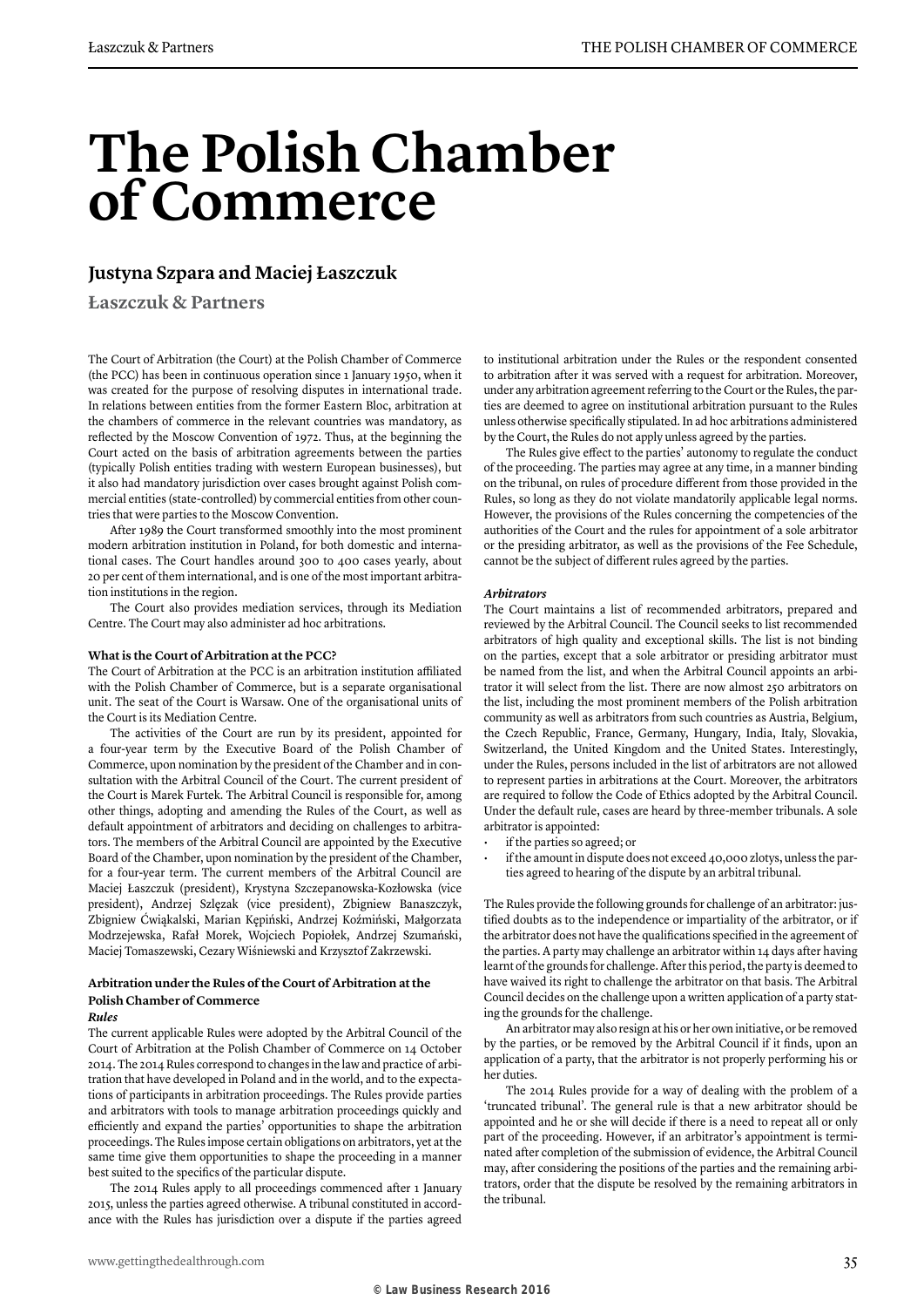#### *Multiparty proceedings and joinder of additional parties*

The Rules contain provisions regarding multiparty proceedings and joinder. If there are multiple parties on one side, they must jointly name one arbitrator, and if they do not agree, the arbitrator will be named by the Arbitral Council.

The Rules also allow joinder of an additional party. A third party may be admitted to participate in a pending proceeding as a party, upon consent of the existing parties to the proceeding, if on the basis of the arbitration agreement it may pursue claims against a party or parties to the proceeding, or if a party to the proceeding may pursue claims against the third party. An application for joinder may be filed by the third party or any party to the proceedings.

#### *Place of arbitration*

Under the default rule, the place of arbitration under the Rules is Warsaw. However, the tribunal may, after seeking the opinions of the parties, order that specific activities be conducted at a place other than the place of arbitration.

#### *Language of arbitration*

The parties may agree on the language of the proceeding. If the parties do not agree otherwise, the proceeding will be conducted in Polish. Nevertheless, the arbitrators may decide that particular activities will be conducted in another language, for example, the language of the witnesses or experts or the language of the contract.

#### *Commencement of arbitration*

The rules of the Court of Arbitration at the Polish Chamber of Commerce provide for two different ways of initiating proceedings: by filing a statement of claim or a request for arbitration. Both of them should designate the parties and their contact details, the arbitration agreement or other grounds for jurisdiction of the tribunal and the amount in dispute. The statement of claim is expected to describe the nature and grounds for the claim and contain a prayer for relief together with justification for it and an indication of the evidence in support of factual allegations. It may include appointment of an arbitrator. Moreover, if the party is represented by counsel, the statement of claim should be accompanied by the original power of attorney or a certified copy, together with the attorney's contact details.

On the other hand, the request for arbitration should contain only a summary of the subject of the dispute. If the proceeding is commenced by filing a request for arbitration, the tribunal will fix the deadlines for submitting the statement of claim and the statement of defence.

The Rules do not require terms of reference to be prepared by the tribunal and signed by the parties. However, after seeking the opinions of the parties, the tribunal should establish a schedule for the proceedings by issuing an order in this respect. The schedule may specify the order and dates for written submissions by the parties, the dates for submission and admission of evidence, the dates of hearings, and the anticipated date for issuance of an award. Additionally, it may state particular rules of procedure.

The tribunal may decide not to establish a schedule if it determines that it is unnecessary to do so in light of the nature of the dispute.

Moreover, the tribunal may order an organisational session, which may be held using telecommunications, to discuss with the parties issues concerning the proceedings.

#### *Jurisdiction*

The Rules fully respect the Kompetenz-Kompetenz principle, and the arbitral tribunal is exclusively authorised to rule on its own jurisdiction (subject to judicial review as provided in the arbitration law). Nonetheless, the Rules also provide that if the statement of claim raises doubts as to whether a tribunal appointed in accordance with the Rules will have jurisdiction to resolve the dispute, the secretary general of the Court shall, prior to summoning the claimant to cure any deficiencies in the statement of claim and pay the registration fee and the arbitration fee, and without ruling on the existence, validity, effectiveness or enforceability of the arbitration agreement, promptly draw this to the attention of the claimant, asking it to take a position in writing within a specified period of no more than 14 days. If the claimant maintains its demand that the dispute be heard by an arbitral tribunal appointed in accordance with the Rules, or if the deadline is not met, the secretary general will proceed with the case.

#### *Consolidation, set-off and counterclaim*

The Rules allow for consolidation of cases for the decision in one proceeding. Consolidation requires an order by the tribunal that should be made with due consideration of all relevant circumstances and the interests of the parties, particularly the need to ensure efficiency of the proceeding. If one party asks for consolidation, the following conditions must be met:

The composition of the tribunal in each of the proceedings is the same. The parties' claims in the proceedings subject to consolidation are based on the same arbitration agreement, or the claims are related, even if based on different arbitration agreements.

Furthermore, cases in which the parties are not identical may also be consolidated if the composition of the tribunal in each of the proceedings is the same, the condition concerning the claims is met, and the parties to all of the proceedings consent.

The Rules allow the tribunal to hear a defence of set-off regardless of whether the right of set-off arises out of the same agreement or is covered by an arbitration agreement. Nonetheless, the tribunal may refuse to consider a defence of set-off asserted later than the first session if it would excessively prolong the proceeding, unless the respondent could not assert the defence earlier.

#### *Evidence*

The tribunal may admit evidence from documents, witnesses, expert opinions and other evidence indicated by the parties that it deems relevant for clarification of the case. However, refusal to admit evidence indicated by a party requires issuance of an order, which may be subject to amendment depending on the circumstances. The tribunal may also specify a period for assertion of evidence after which the parties' applications to admit evidence will not be considered.

The 2014 Rules include a provision empowering the tribunal to decide on the method of taking evidence. More specifically, it may order that evidence from a witness be taken in two stages: in the first instance it will be on the basis of a written statement by the witness and in the second, by supplementary questioning at a hearing. Upon consent of the parties, the tribunal may take evidence from a witness solely on the basis of the witness's written statement.

#### *Hearings*

A hearing is standard. Upon consent of the parties, the tribunal may resolve the dispute without scheduling a hearing, on the basis of the parties' allegations set forth in their written submissions and the documents or other evidence presented by them, if it finds that the dispute is sufficiently clarified.

#### *Awards*

The general rule is that the tribunal shall resolve the dispute in accordance with the law mutually indicated by the parties. In the absence of such indication, the law most closely connected with the legal relationship being considered shall be applied. The tribunal may resolve the dispute according to general principles of law or equity (ex æquo et bono) only if the parties have expressly authorised it to do so.

The Rules recognise the principle of jura novit arbiter. That is, the tribunal is deemed to know the law, which implies that the law is not the subject of evidence. Nonetheless, the Rules prohibit taking the parties by surprise as to the legal grounds of the award: the award cannot be based on legal grounds different from those relied on by either of the parties, unless the tribunal notifies the parties in advance and gives them an opportunity to be heard concerning such legal grounds.

The Rules provide certain time limits for issuing an award. An award should be issued within nine months after commencement of the proceeding and no later than 30 days after closing of the hearing. The secretary general of the Court may, at his own initiative or at the request of the presiding arbitrator, extend the deadline by a specified period, if necessary, owing to the complexity of the issues to be resolved or other circumstances of the case. Failure to meet the deadline does not in itself invalidate an award.

The award is made in writing and served on the parties following payment of all costs. All originals of the award must bear the signatures of all members of the arbitral tribunal, or at least two members, stating the reason for the absence of the signature of the third arbitrator.

The Rules provide for a limited review of the award by the institution. The award is then signed by the secretary general of the Court and the president of the Court. By signing the award, the secretary general of the Court and the president of the Court certify that the arbitral tribunal was appointed in accordance with the Rules and that the signatures of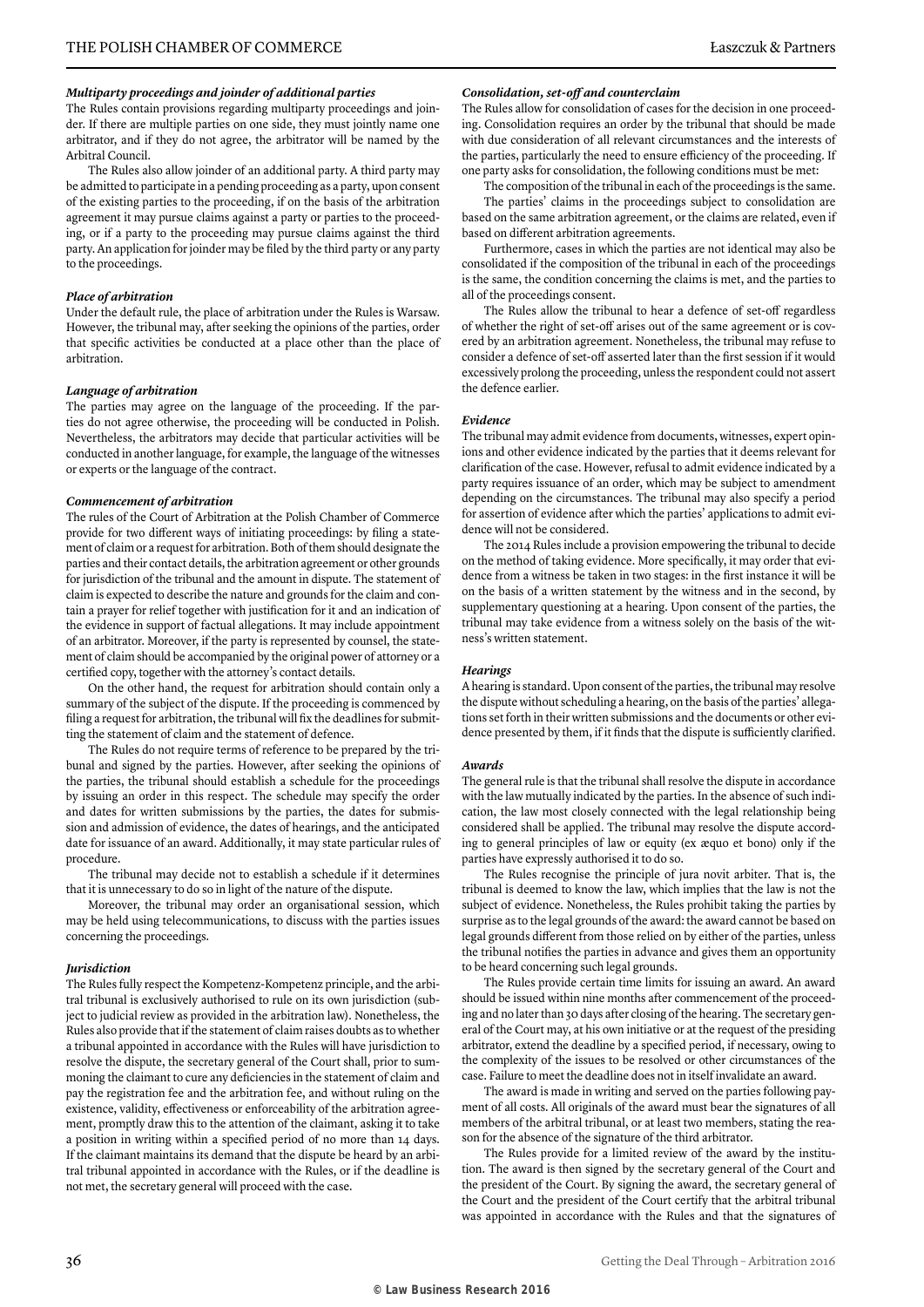the members of the tribunal are authentic. Before signing the award, the president may, without interfering in the merits of the decision, return the award to the presiding arbitrator to make any necessary formal corrections or correct obvious errors.

#### *Confidentiality*

The Rules expressly provide for the confidentiality of proceedings. Arbitrators and employees and representatives of the Court are required to keep confidential all information concerning the proceeding, unless the parties agree otherwise. Hearings are closed to the public. Only parties and their attorneys, as well as persons requested by the tribunal (such as witnesses or experts), may be present during hearings. However, upon consent of both parties, the tribunal may permit third parties to attend the hearing. The president of the Court, the secretary general and any member of the Arbitral Council may attend any hearing. Awards are also confidential. Nonetheless, the Arbitral Council may decide to publish a ruling (redacted to assure the anonymity of the parties), but only if neither party objects to publication within 14 days after service of the ruling.

#### *Costs*

The Court may be seen as competitive in terms of costs of arbitration. The fees payable to the Court include a fixed registration fee of 2,000 zlotys (or less in certain cases) and an arbitration fee. The arbitration fee is calculated based on the amount in dispute, on a sliding scale (regressive, from 8.0 per cent to 0.3 per cent). In any final award on the merits, the tribunal shall, upon application of a party, decide on allocation of costs, including attorneys' fees. The tribunal shall resolve the costs of the arbitration proceeding in a way that reflects the result of the proceeding and other relevant circumstances. Typically the 'loser pays' rule is applied. Attorneys' fees should be awarded in a reasonable amount, considering, in particular, the result of the proceeding, the work input of the attorney, the nature of the case and other relevant circumstances. This means that allocation of attorneys' fees is not necessarily based on the actual costs incurred by the parties, and each of the parties should expect that even if they win the case, they will be required to bear some part of these costs.

#### *Mediation*

Together with the change of the Arbitration Rules in 2014, new Mediation Rules were adopted. They are now a separate set of rules and no longer part of the Arbitration Rules. Mediation under the Rules may be started prior to commencement of arbitration or litigation. Mediation may be conducted based on a written agreement between the parties or upon consent of both parties. The mediator should be appointed jointly by the parties, but if they do not agree, the mediator will be appointed by the Arbitral Council from the Court's list of recommended mediators. If mediation leads to a settlement, it should be recorded by the mediator and signed by both the mediator and the parties. There is also an option for the parties to request jointly that the mediator be appointed as an arbitrator authorised to resolve the dispute or to convert the settlement into an award. In such case the restrictions preventing a person who has served as a mediator in the dispute from serving as an arbitrator in the same dispute do not apply. Although not expressly stated in the Rules, a joint application of the parties to appoint the mediator as an arbitrator should be deemed to be an arbitration agreement (unless the parties have already signed an arbitration agreement covering the dispute). The possibility of the case being heard in arbitration by the same person who served as a mediator is an innovative approach to dispute resolution known as 'med-arb'.

The Court of Arbitration at the PCC is the most important institution on the Polish and regional arbitration market, and is witnessing a constant increase in the number of cases, both domestic and international. The Court is also involved in promoting arbitration, organising arbitration seminars and other events on a regular basis, as well as through publications related to arbitration. Since 2012, the Court has held the biennial Draft Common Frame of Reference Warsaw International Arbitration Moot for law students. Since 2003, it has organised a competition for law students for the best master's thesis on arbitration.

More information on the Court can be found at www.sakig.pl.

# **Z Łaszczuk**

Pl Piłsudskiego 2 00-073 Warsaw Poland

#### **Justyna Szpara justyna.szpara@laszczuk.pl Maciej Łaszczuk maciej.laszczuk@laszczuk.pl**

Tel: +48 22 351 00 67 Fax: +48 22 351 00 68 www.laszczuk.pl www.arbitration.pl